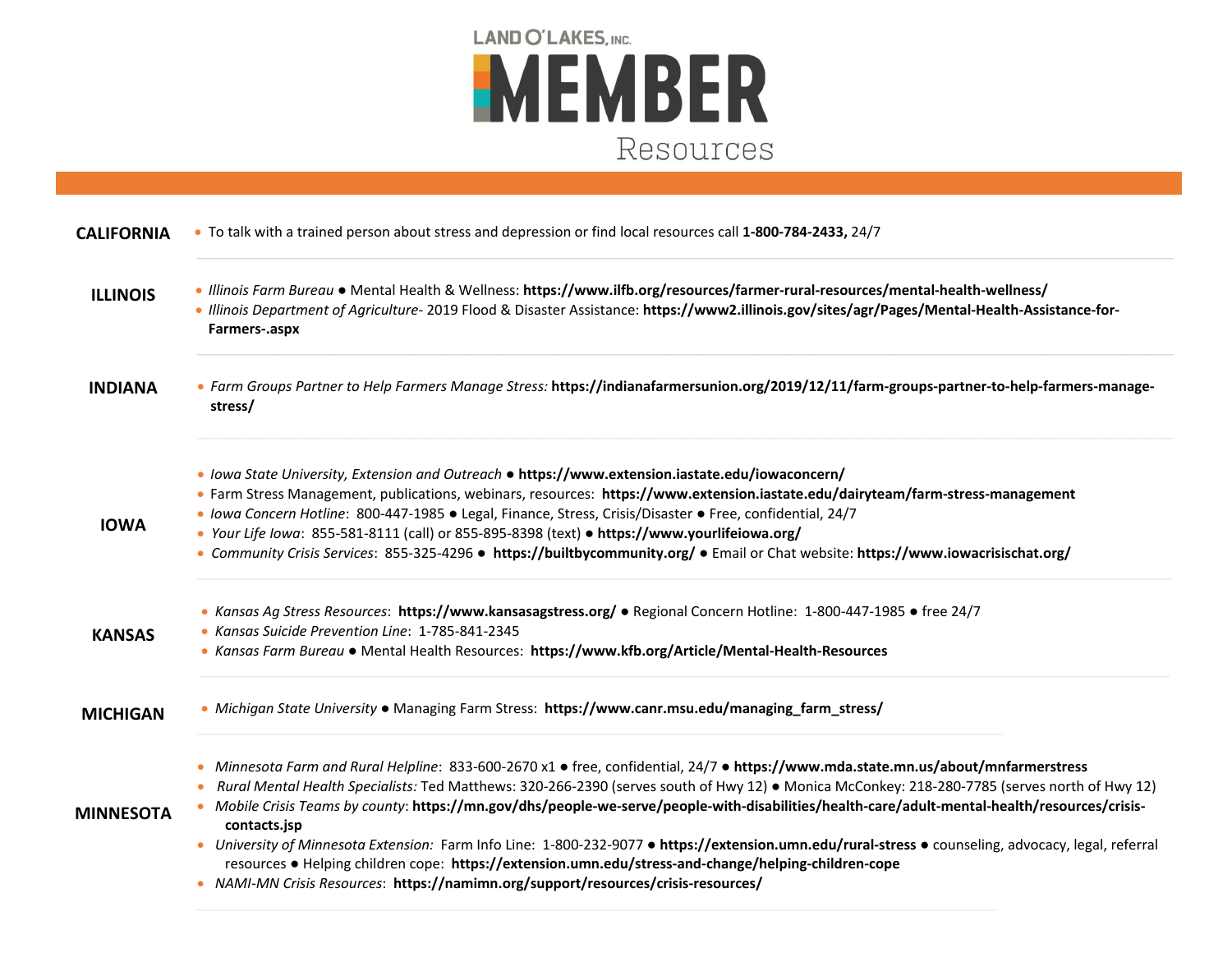| <b>NEBRASKA</b>               | • University of Nebraska-Lincoln: Resources on Stress Management for Farm and Ranch Families:<br>https://droughtresources.unl.edu/stressmgtresources<br>• Nebraska Rural Response Hotline: 1-800-464-0258 • The Kim foundation: 800-273-TALK (8255) • https://www.thekimfoundation.org/<br>• Nebraska Farm Bureau: Ag Issues and Advocacy, Disaster Assistance: https://www.nefb.org/get-involved/disaster-assistance<br>• Nebraska Department of Agriculture: https://nda.nebraska.gov/resources/ • NDA Hotline: 800-831-0550 • NE blizzard/flooding resources, links to<br>resources |
|-------------------------------|----------------------------------------------------------------------------------------------------------------------------------------------------------------------------------------------------------------------------------------------------------------------------------------------------------------------------------------------------------------------------------------------------------------------------------------------------------------------------------------------------------------------------------------------------------------------------------------|
| <b>NEW YORK</b>               | • College of Agriculture and Life Sciences<br>FarmNet: 1-800-547-3276 · www.nyfarmnet.org · Farm Stress Management: https://www.nyfarmnet.org/farm-stress<br>New York State County Mental Health Directory: http://www.clmhd.org/contact_local_mental_hygiene_departments/                                                                                                                                                                                                                                                                                                             |
| <b>OHIO</b>                   | • Ohio State University • Rural and Farm Stress: https://extension.osu.edu/about/resources/extension-task-forces/rural-and-farm-stress                                                                                                                                                                                                                                                                                                                                                                                                                                                 |
| PENNSYLVANIA                  | • Center for Dairy Excellence: https://www.centerfordairyexcellence.org/ • Local help: 717-346-0846<br>• Stress and Wellness Resources: https://www.centerfordairyexcellence.org/programs-resources/stress-wellness-resources/<br>• Planning Resources: https://www.centerfordairyexcellence.org/programs-resources/financial-planning-resources/                                                                                                                                                                                                                                      |
| <b>SOUTH</b><br><b>DAKOTA</b> | • South Dakota Department of Ag • Farm and Rural Stress Hotline: 1-800-691-4336, free, confidential, available 24/7                                                                                                                                                                                                                                                                                                                                                                                                                                                                    |
| <b>WISCONSIN</b>              | Wisconsin Department of Ag · Farm Center Help Line: 1-800-942-2474 · https://datcp.wi.gov/Pages/Growing_WI/FarmCenterOverview.aspx<br>Counseling (no cost to farmers, vouchers provided) · Transition planning, beginning farmer assistance, financial analysis & planning<br>• Connecting rural communities with resources to recognize & manage stress: https://fyi.extension.wisc.edu/news/2019/06/18/farm-stress-<br>resources/                                                                                                                                                    |